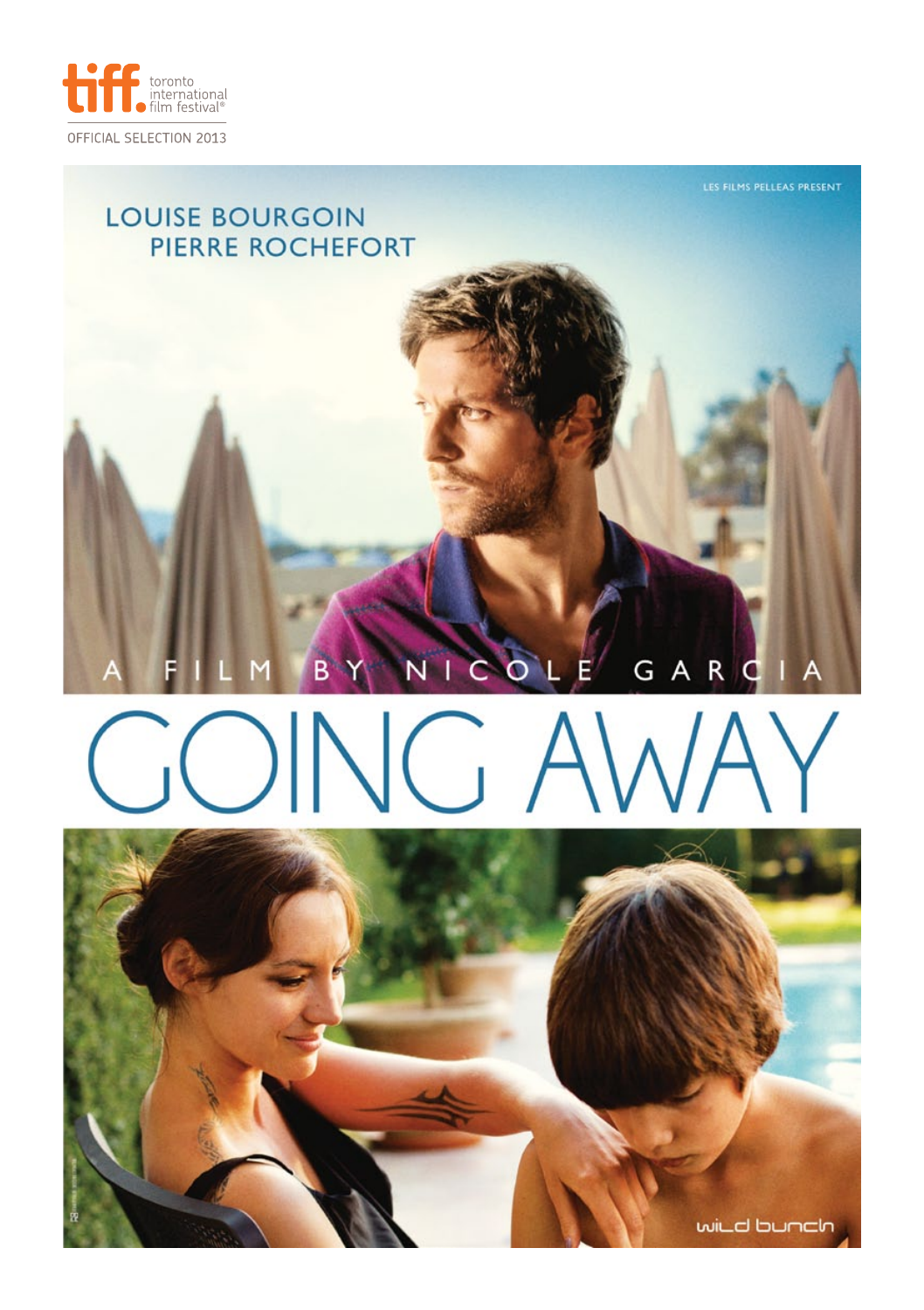#### LES FILMS PELLEAS

*presents*



OFFICIAL SELECTION 2013

# GOING AWAY (UN BEAU DIMANCHE)

a film by NICOLE GARCIA

starring

#### LOUISE BOURGOIN and PIERRE ROCHEFORT

FRANCE • 2013 • 1h35mins • DCP • 1.85 • COLOUR • 5.1

#### USA / CANADIAN PR

Joanna PINKER - joannapinker@falcoink.com +1 607 768-3948 Julie CHAPPELL - juliechappell@falcoink.com +1 571 643-9802

#### INTERNATIONAL PR

uniFrance films Promoting French cinema worldwide

Sophie Bataille sophie.bataille@unifrance.org sophie\_bataille@hotmail.com +33 6 60 67 94 38

# INTERNATIONAL SALES willd bunclo

Carole BARATON cbaraton@wildbunch.eu Gary FARKAS gfarkas@wildbunch.eu Vincent MARAVAL ndevide@wildbunch.eu Silvia SIMONUTTI ssimonutti@wildbunch.eu

High definition pictures and press kit can be downloaded from www.wildbunch.biz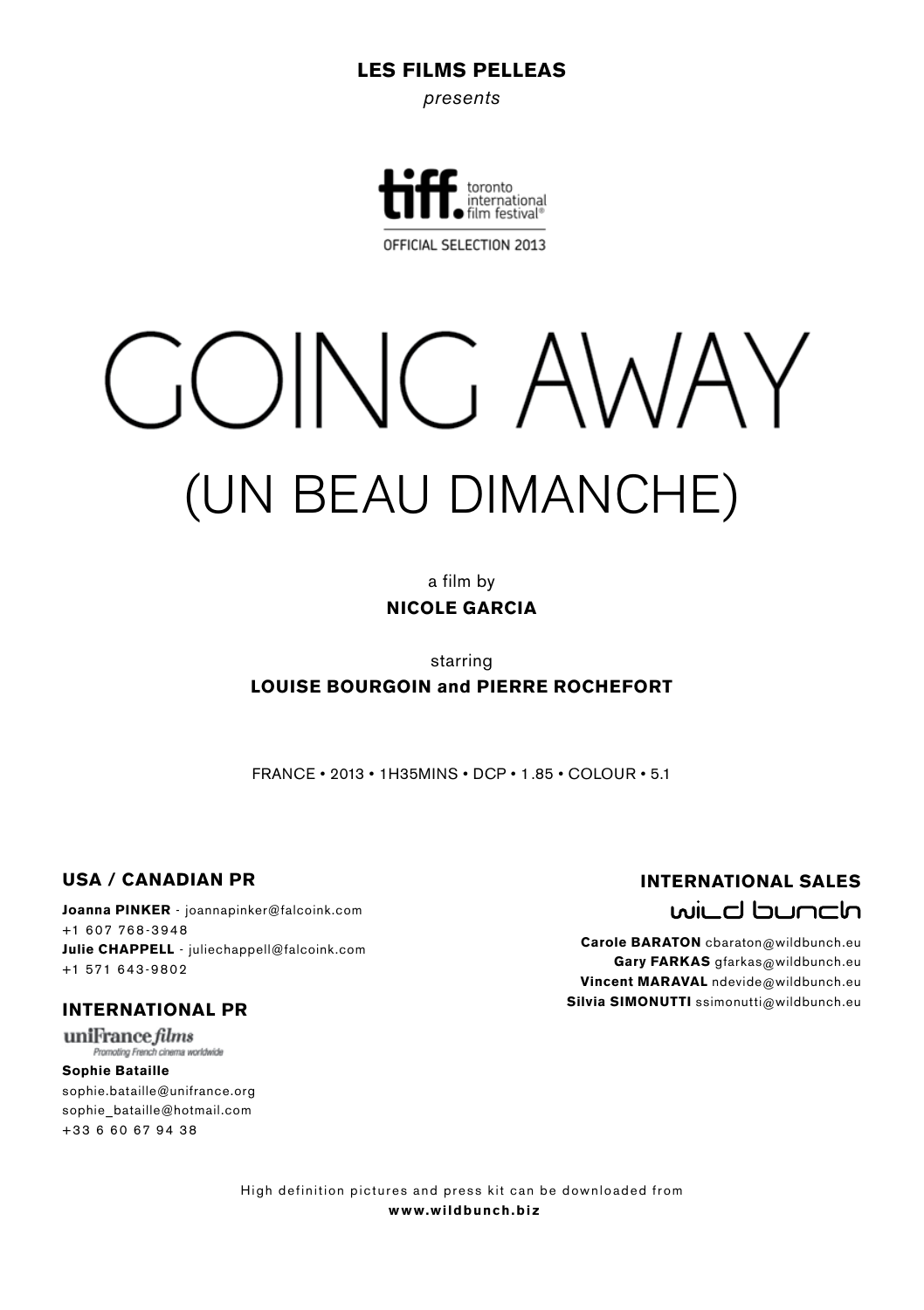# **SYNOPSIS**

**Baptiste is a loner. A gifted primary teacher living in the south of France, he knows how to bring their schoolwork alive for his pupils but never remains in the same job for more than a term. His unremarkable appearance masks cracks, even violence…**

**When he is left unwittingly in charge of Mathias one weekend by the child's negligent father, the boy takes Baptiste to his mother Sandra, a dazzling but fragile woman who works on the beach near Montpellier.**

**An erratic parent who longs to make amends, she welcomes Baptiste and her son into her bungalow. For one enchanted day, a powerful spell unites them, the beginnings of a family for those who do not have one.**

**But it won't last. Sandra owes money and her creditors are moving in. She is forced to flee again. To help her, Baptiste must return to the roots of his life, and to the darkest, most painful secrets within him…** 

# director's NOTE

Three days, three places, three people… an equation that allows me to orchestrate a minor key score that is all the more intense for being removed from giddy romance in favour of deeper, subtler tones.

It's a chance encounter, an unlikely crossing of paths that different social backgrounds would seem to render incompatible.

A sensitive young man - Baptiste - has managed to muzzle the brutal temper that once beset him. He guards his secrets closely. Sandra - dazzling, delicate, passionate - still wants to believe there's hope for her messed-up life. A boy - her son, Mathias - links their two stories, uniting the vitality of the one and the melancholy of the other. On the highways of southern France, for the three days of the Whitsun holiday, each lets go of personal inhibitions, allows love to be expressed, seeks out the past to be rid of it, and is reborn. By the end of the long weekend, nothing will be the same for any of them.

It's with this promise of love, of deliverance - and because I always wish the best for my characters - that I want to accompany the three of them.

 *- Nicole Garcia*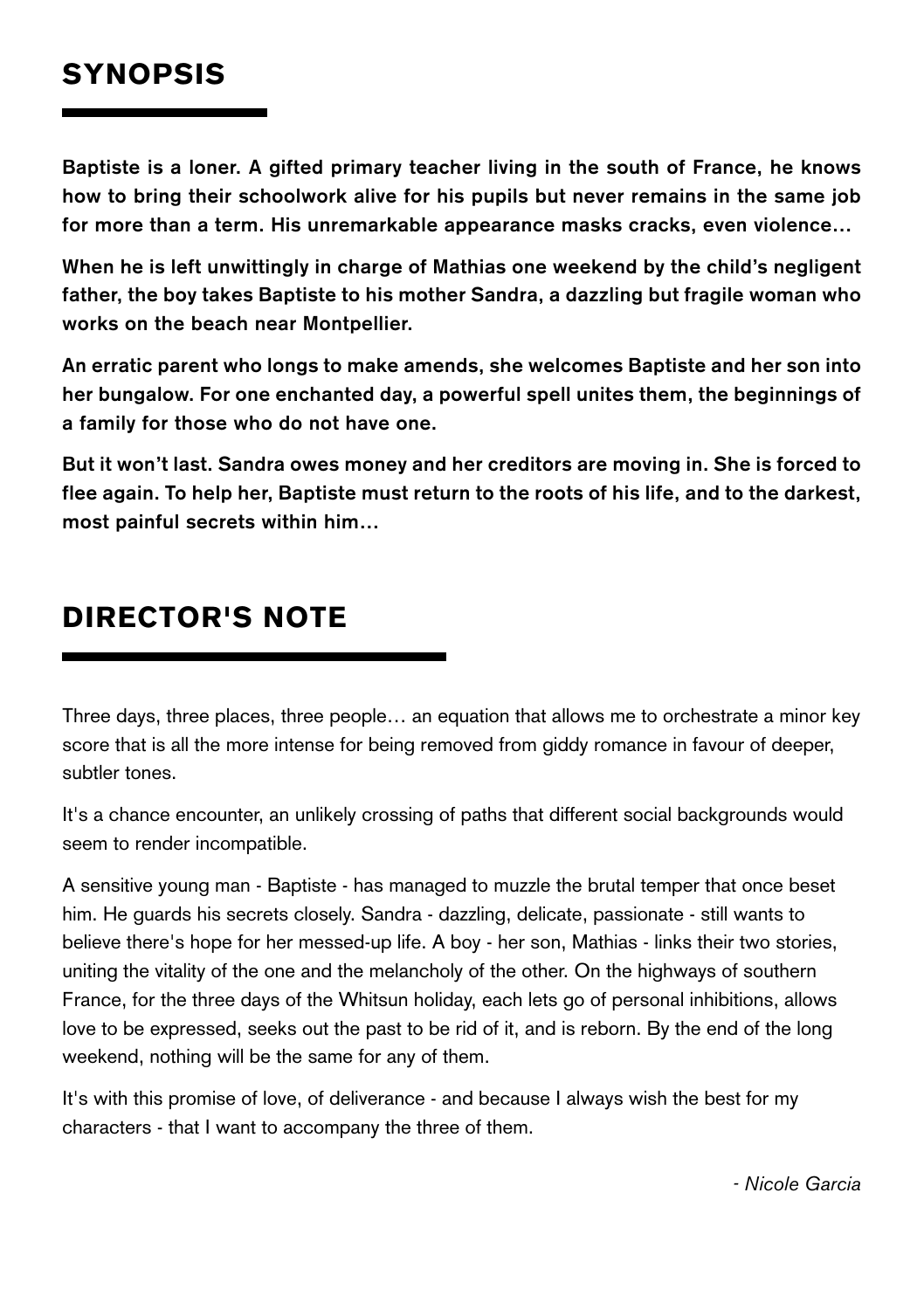# FILMOGRAPHIES

# NICOLE GARCIA

- 2010 **A VIEW OF LOVE** Co-written with Jacques Fieschi
- 2006 CHARLIE SAYS Co-written with Jacques Fieschi and Frédéric Belier Garcia *(Cannes Festival 2006 Official Competition)*
- 2002 THE ADVERSARY Co-written with Jacques Fieschi and Frédéric Belier Garcia *(Cannes Festival 2002 Official Competition)*
- 1997 PLACE VENDOME Co-written with Jacques Fieschi *(Venice Film Festival 1998 Official Competition César Awards 1999, 12 nominations)*
- 1993 THE FAVORITE SON Co-written with Jacques Fieschi and François Dupeyron
- 1989 **EVERY OTHER WEEKEND** Co-written with Jacques Fieschi

## LOUISE BOURGOIN - *Sandra*

- 2013 **THE LOVE PUNCH** Joël Hopkins
- 2013 **TIREZ LA LANGUE, MADEMOISELLE !** Axelle Ropert
- 2013 **THE NUN** Guillaume Nicloux
- 2012 LOVE LASTS THREE YEARS Frédéric Beigbeder
- 2011 A HAPPY EVENT Rémi Bezancon
- 2010 BLACK HEAVEN Gilles Marchand SWEET VALENTINE - Emma Luchini THE EXTRAORDINARY ADVENTURES OF ADELE BLANC-SEC - Luc Besson WHITE SNOW - Christophe Blanc
- 2009 LITTLE NICHOLAS Laurent Tirard
- 2008 THE GIRL FROM MONACO Anne Fontaine
- 2002 WOMEN OR CHILDREN FIRST Manuel Poirer

## PIERRE ROCHEFORT*- Baptiste*

- 2012 **REBOUND** (TV Series) **ONE NIGHT - Lucas Belvaux**
- 2009 RAPT Lucas Belvaux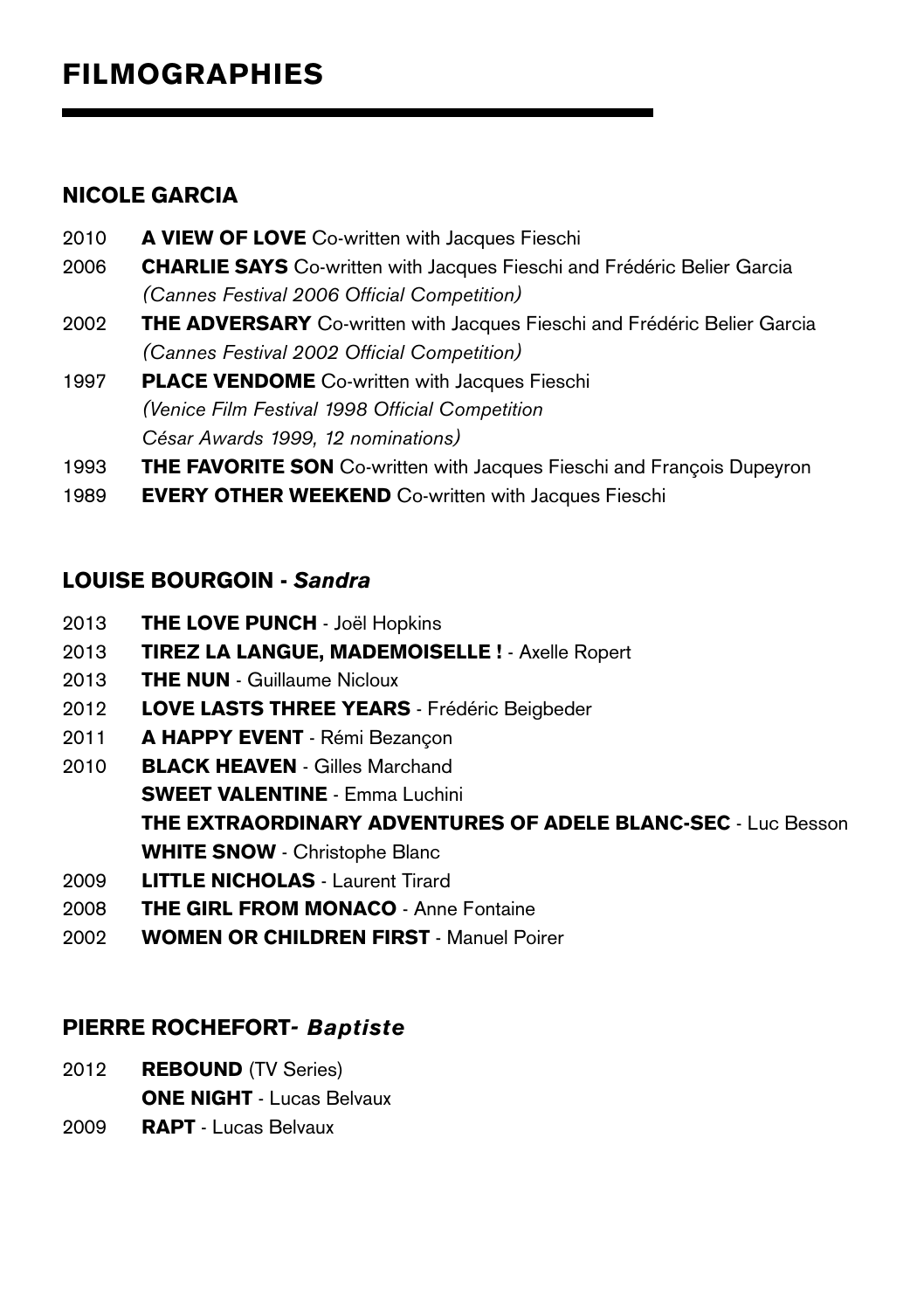# DOMINIQUE SANDA - *Liliane* (selected)

- 1990 **I'LL BE GOING NOW** Dino Risi
- 1982 A ROOM IN TOWN Jacques Demy
- 1981 **THE WINGS OF THE DOVE** Benoît Jacquot
- 1980 **VOYAGE EN DOUCE** Michel Deville
- 1976 THE INHERITANCE Mauro Bolognini (Best Actress Award, Cannes 1976)
- 1974 1900 Bernardo Bertolucci CONVERSATION PIECE - Luchino Visconti
- 1973 **THE MACKINTOSH MAN John Huston**
- 1970 **THE GARDEN OF THE FIZI-CONTINIS** Vittorio De Sica **THE CONFORMIST** - Bernardo Bertolucci
- 1969 A GENTLE WOMAN Robert Bresson

# DEBORAH FRANÇOIS *- Emmanuelle*

- 2012 POPULAIRE Régis Roinsard
- 2011 LES TRIBULATIONS D'UNE CAISSIERE Pierre Rambaldi MEMORIES CORNER - Audrey Fouché
- 2010 **THE MONK** Dominik Moll
- 2009 PLEASE, PLEASE ME! Emmanuel Mouret MY QUEEN KARO - Dorothée Van den Berghe UNMADE BEDS - Alexis Dos Santos
- 2008 THE FIRST DAY OF THE REST OF YOUR LIFE Rémi Bezançon *(César Awards 2009 - Most Promising Actress)* FEMALE AGENTS - Jean-Paul Salomé
- 2007 L'ETE INDIEN Alain Raoust
- RED ANTS Stéphan Carpiaux
- 2006 THE PAGE TURNER Denis Dercourt
- 2005 THE CHILD Luc and Jean-Pierre Dardenne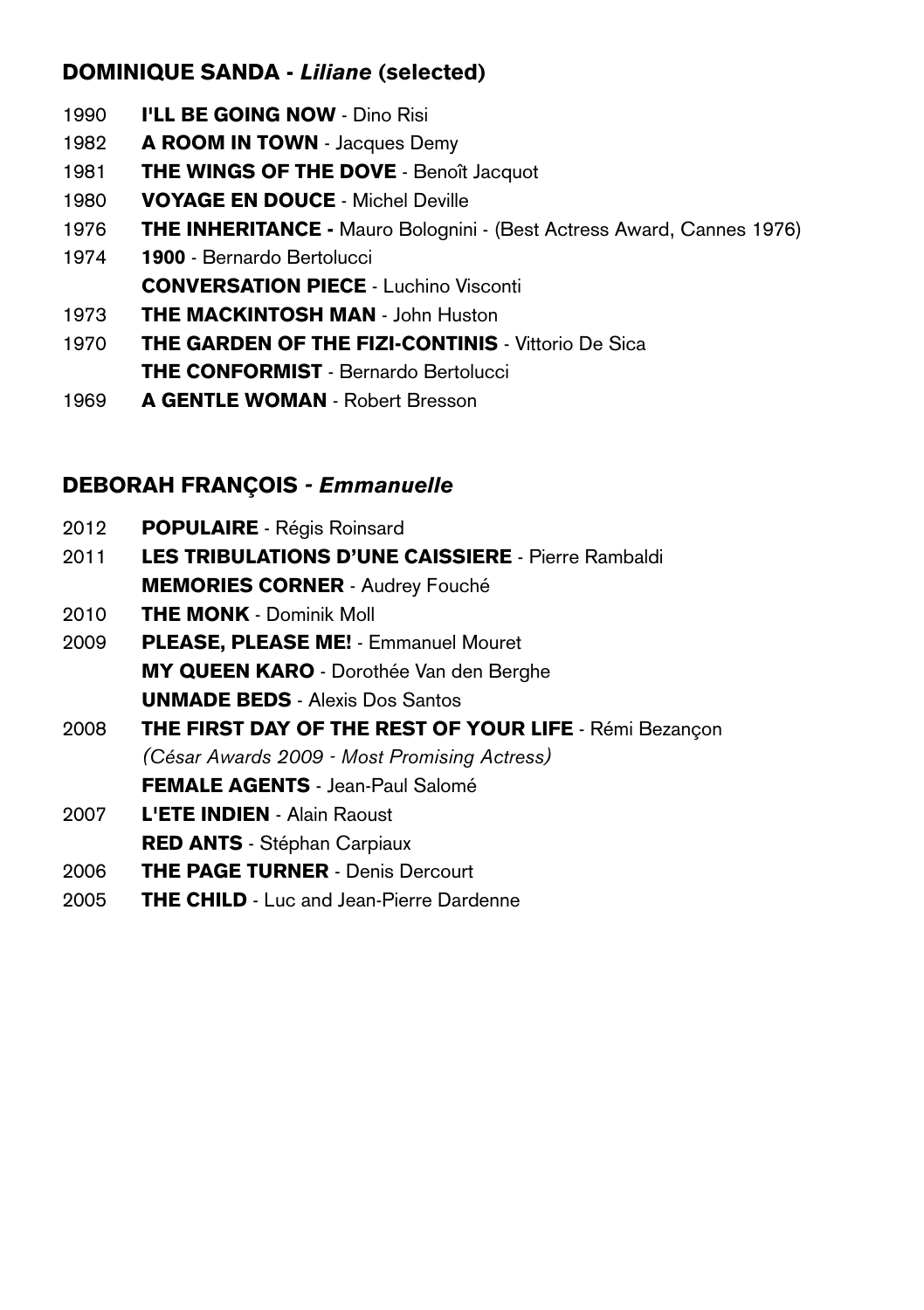# CAST

*Sandra -* Louise Bourgoin

**Baptiste - PIERRE ROCHEFORT** 

*Liliane* - Dominique Sanda

*Emmanuelle - DEBORAH FRANÇOIS* 

Gilles - **ERIF RUF** (member of the Comédie-Française)

**Thomas - BENJAMIN LAVERNHE** (member of the Comédie-Française)

*Balou -* Jean-Pierre Martins

*Mathias' Father - OLIVIER LOUSTAU* 

*Mathias -* Mathias Brezot

# **CREW**

Directed by Nicole Garcia

**Screenplay** Jacques Fieschi and Nicole Garcia

Producer Philippe Martin

**DP** Pierre Milon (AFC)

## Sound Jean-Pierre Duret BenoIt Hillebrant Jean-Pierre Laforce

Production Designer VEronique BarnEoud

Costume Designers Nathalie Du RoscoAt Elisabeth Tavernier